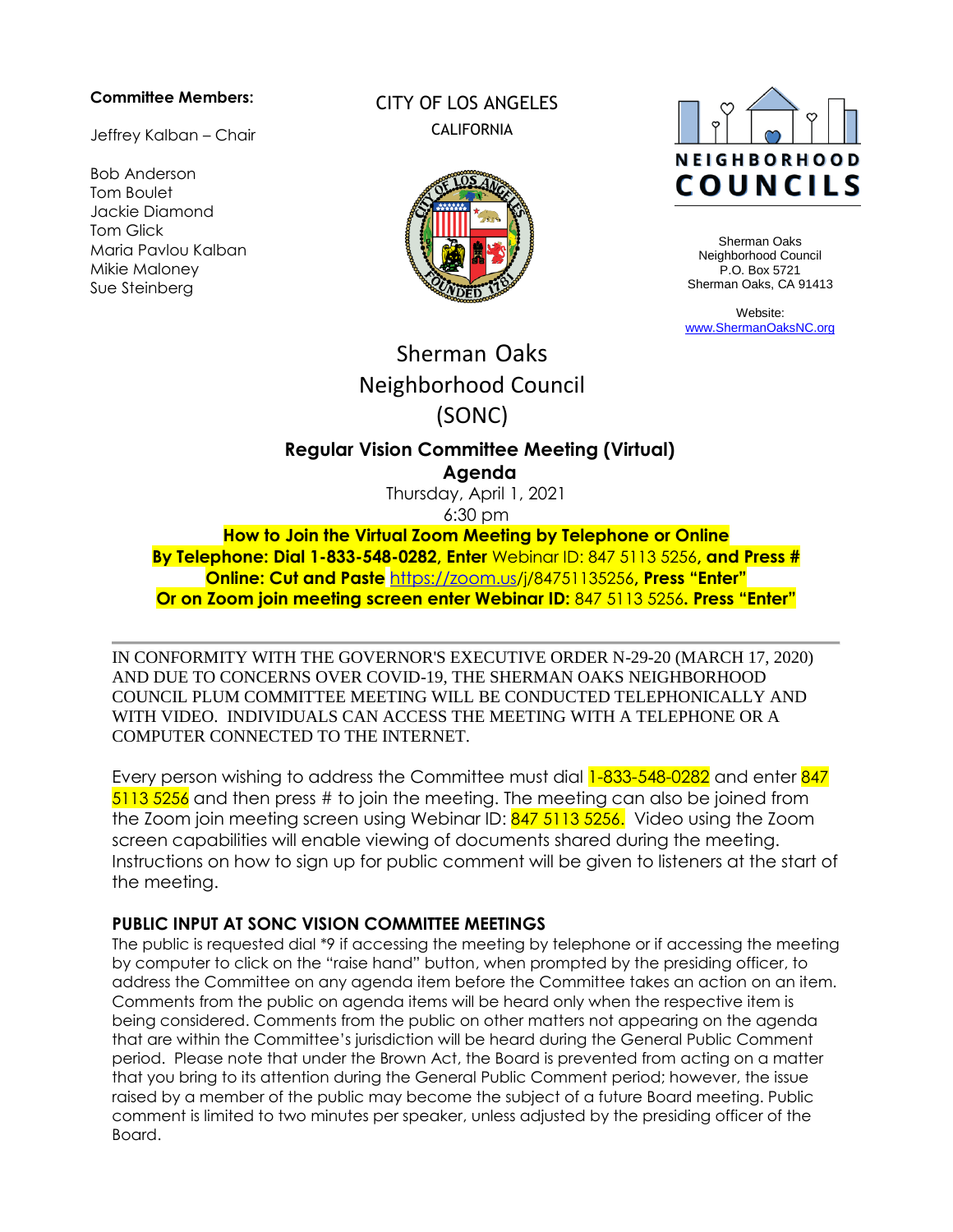*The Neighborhood Council system enables meaningful civic participation for all Angelenos and serves as a voice for improving government responsiveness to local communities and their needs. We are an advisory body to the City of Los Angeles, comprised of stakeholder volunteers who are devoted to the mission of improving our communities.*

## AGENDA

- **1.** Call to Order by Jeff Kalban, Chair
- **2.** Roll Call
- **3.** Review and approval of minutes
- **4.** Introduction of elected officials and staff
	- Questions and answers.
- **5)** Chair's Report

**6a)** Discussion of the Ventura-Cahuenga Boulevard Corridor Specific Plan and the Community Plan Updates

- i.) Review of revisions to the motion presented March 4, 2021
- ii) Public comment
- iii) Committee discussion, possible motion and vote
- **6b)** Study of affordable housing issues.
	- i.) Discussion of real world solutions to equitable, affordable housing
	- ii) Public comment
	- iii) Committee discussion, possible motion and vote

Supporting Documents, pictures, and drawings for the items listed that are received by the committee are posted on our website with the agenda as they become available. Returning items are posted with a previous agenda. Agenda items may be heard out of the listed order.

**7)** Public forum: comments by the public on non-agenda items within the Committee's jurisdiction

- **8)** Committee Business
- **9)** Adjourn

A link to our Vision 2020:<https://www.shermanoaksnc.org/docs/34483599-7325.pdf>

#### **THE AMERICAN WITH DISABILITIES ACT**

As a covered entity under Title II of the Americans with Disabilities Act, the City of Los Angeles does not discriminate on the basis of disability and upon request will provide reasonable accommodation to ensure equal access to its programs, services, and activities. Sign language interpreters, assisted listening devices, or other auxiliary aids and/or services may be provided upon request. To ensure availability of services, please make your request at least 3 business days (72 hours) prior to the meeting by contacting